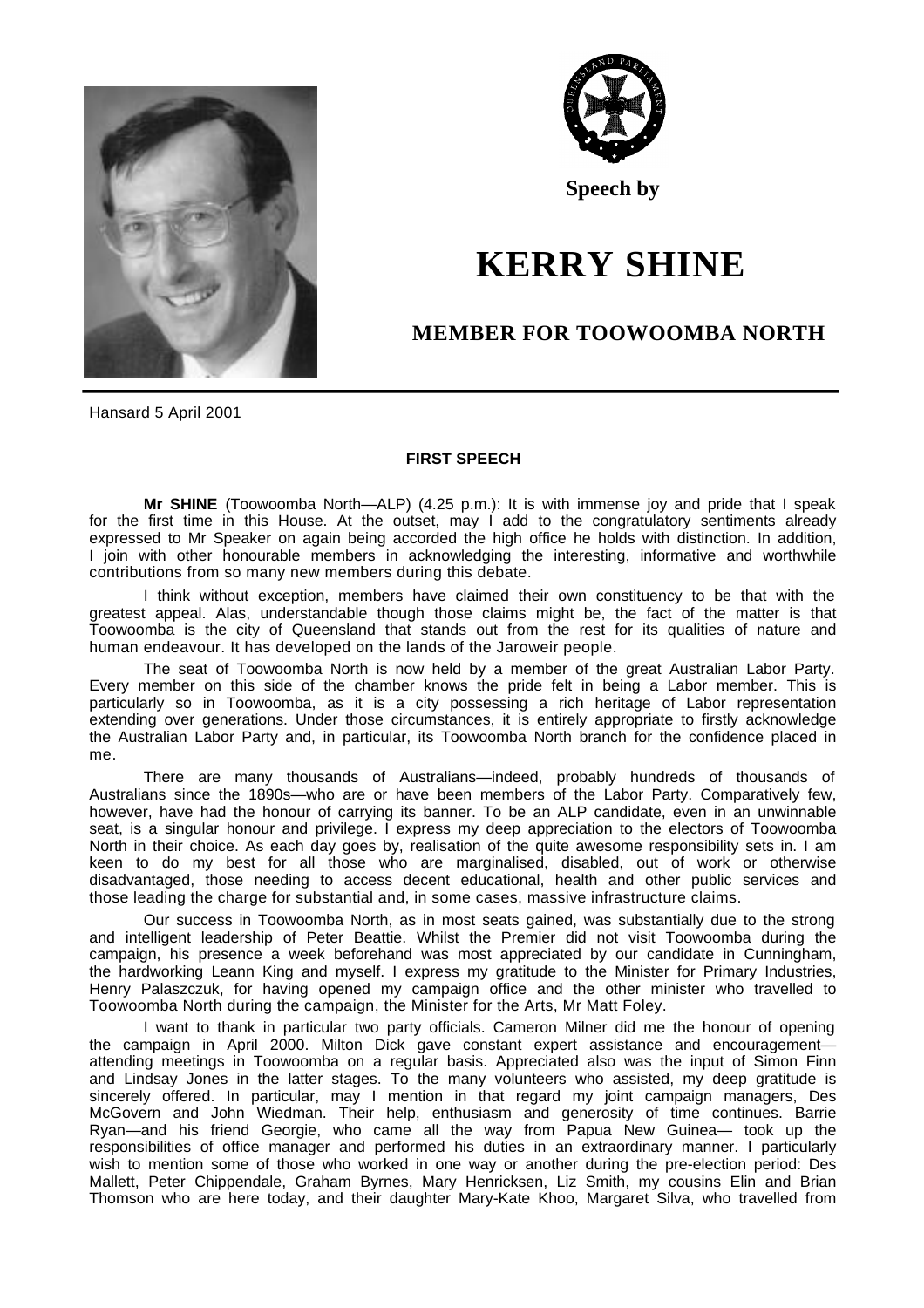Sydney, Janet Miebusch and Barry Donnelly. I happily acknowledge the work carried out over decades by Tom Baker who, along with Mrs Robyn Wood, was recently awarded life membership of the ALP. I would particularly like to thank Peter Wood, Toowoomba's deputy mayor and a former MLA for Toowoomba South, for his wise counsel.

Prior to 17 February 2001, Toowoomba North was represented by Mr Graham Healy for the National Party. I wish to acknowledge here his assistance and advice on a range of matters consequent upon the election. Upon reaching here I was not surprised to ascertain that he was held in high regard by many members of my party. I wish him and his family well.

Labor members who have represented Toowoomba North or its predecessor include Dr John Flynn and Ray Bousen. John Flynn, a skilled and highly qualified medical practitioner, served from 1989 to 1992 with distinction. Residents of Acacia Ridge now have the good fortune to benefit from the presence of this doctor. He is a good man. Mr Bousen was mentioned consistently to me during my doorknocking as being a member who got around and was seen often as a hard worker.

The seat of Toowoomba has previously been represented by another solicitor who was also a Labor member, that is, Frank Tennison Brennan, during the period 1918 to 1925. Mr Brennan rose to the ministry but, as a member of parliament, is perhaps best remembered as the target of a would-be bribery attempt. In 1925 he was appointed to the Supreme Court, where he served with distinction for many years. He was the father of Sir Gerard Brennan, a former Chief Justice of the High Court. In an extraordinary coincidence, his daughter, Miss Ann Brennan of Sydney, was in attendance yesterday in support of the honourable member for Thuringowa, Anita Phillips. I was pleased to be able to make available to her a copy of her father's maiden speech, which was delivered on 29 May 1918.

Two leaders of the opposition and members of the ALP came from Toowoomba North: Mr Les Wood and Mr John Edmund Duggan. Mr Wood, who was Leader of the Opposition from 1957 to 1958, died prematurely. His son Peter later represented Toowoomba East and then Toowoomba South. Peter's identical twin brother, Bill, represented the electorates of Cook and then Barron River. Jack Duggan sat in this chamber for over 30 years. He was the longest serving Transport Minister. He was the only member of the Gair cabinet to stay with the ALP in 1957. I remember him as Toowoomba's deputy mayor. Even at an advanced age, his speeches were delivered with eloquence. In his maiden speech, Mr Bousen said of him, 'He had a logical mind, a fluent tongue and a wide knowledge of many subjects.'

My own interest in politics commenced at the age of 14. I recall on a nightly basis being glued to the wireless, listening to the ABC broadcast of federal parliament. It was 1962 and John Fitzgerald Kennedy was the leader of the free world. It would be hard to imagine any other person in the 20th century who exerted more influence over a generation of people than Kennedy. In Australia, Menzies reigned. To a teenager passionately interested in the political process, the radio emitted hour upon hour of riveting repartee from Menzies, Calwell, Uren, Killen, Barwick, Leslie Haylen, Daly and, in the Senate, Reg Wright, McKenna and Patrick Kenneally.

Although my dad, Dan Shine, had been actively involved in the Labor Party—in the late 1930s when teaching in the Sarina district, he was branch secretary for Ted Walsh, then the member for Mirani—his interest waned. Ironically, considering I now represent the seat held by Mr Duggan, I was drawn at an early age to the QLP-DLP. Today, the feelings I experience as a speaker in the same chamber in which Vince Gair, my hero as a teenager, sat are difficult to describe. It is 44 years this month since that party split in Queensland. Over the last few days I have been visualising the exchanges, the tensions and the emotions that would have been displayed in this place 44 years ago. Having read widely of the period and having known some of the participants in the split, my overall feeling is one of great sadness. The split spelt disaster to many involved, especially members of this House. Far more importantly, it denied the people of Queensland just, honest and caring government for an inordinate period of 32 years.

The Gair government was electorally and spectacularly successful: it received 53.1 per cent of the vote in 1953 and 50.69 per cent of the vote in 1956, returning 49 out of 75 members. Within a year, it was rent asunder. I know that our party is led nowadays, both in here and in our machine, by wise and temperate people who know well the history of the Labor movement and, in particular, the history of the split. That history should be, in my view, compulsory reading.

As I recall it, I had a most fortunate childhood. For most of my primary school years I attended Wivenhoe Pocket State School in the Brisbane Valley. My mother died shortly after I was born and I was reared by my father's sister, Mary Elson-Green. During those years I lived what seems now to have been the idyllic existence of a boy growing up on a farm. The one-teacher school provided me with close friends. I am sure my interest in history started there. Despite the grades taught ranging from grade 1 to scholarship, the attention given was superb, there being usually only about 15 in the school

From there I had the privilege of attending Villanova College, Coorparoo, where my secondary schooling was entrusted to the Augustinian Fathers. Today I am indeed proud to say that two other